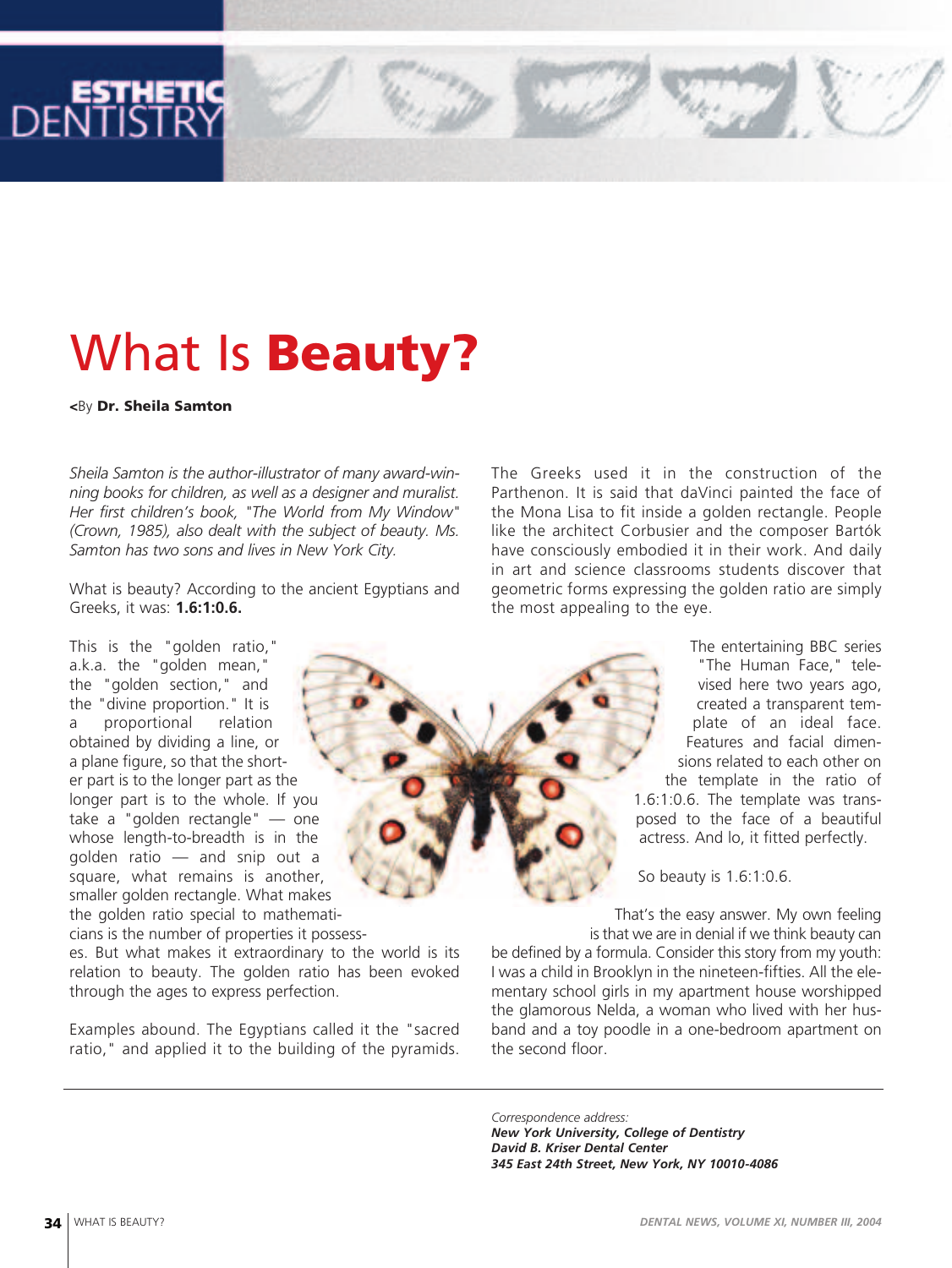

She was our icon of beauty. Her long hair was an extraordinary color, a hitherto-unseen (by us) white gold known as "platinum," while her eyebrows were tweezed to nothingness and replaced by a bold black pencil line. Her full lips were painted a glossy replica of the maroon Crayola in our boxes. She was voluptuous; she wore midriffs and shorts and three-inch-high cork-soled sandals. By contrast our scarcely made-up mothers in their housedresses and flats seemed unbearably plain.

I could go on to tell you about the night a bat got into our building and somehow became enmeshed in Nelda's pale hair. It is one of the cautionary tales of my childhood and explains why I docilely submitted thereafter to so many short haircuts. But I brought up Nelda to point out how time and change affect one's perception of beauty. Within a few years Nelda's looks lost their luster for me, as my esthetic world broadened beyond the neighborhood. I began to find her appearance silly, and eventually embarrassing, as if my early adoration revealed something flawed in me. Nelda had stopped being beautiful to me, and it was not because she changed but because I did.

Background, conditioning, education, history, time, change. When we discuss beauty we bring all these to the table. At one time I believed that the phrase "form follows function" perfectly expressed the American ideal of beauty. Coined originally by the architect Louis Sullivan as "form ever follows function" in an 1896 article in Lippincott's Magazine and later embraced by the Bauhaus architects and designers who popularized the phrase in its shorter version, "form follows function," it means that the function of a building or object determines its form. And further, that the more it expresses its function, the more beautiful it is.

An example of this often cited (and worshipped) by architects concept is the famous Shaker round barn of Hancock, Massachusetts. Hay wagons entered the barn on its upper level, a railed wooden track around the inner perimeter of the building. As the wagons followed the track and circled the building, hay was pitched into the central area below. There waited the cows, facing the center, standing radially. Each wagon delivered its load and left the building by the same door it entered. The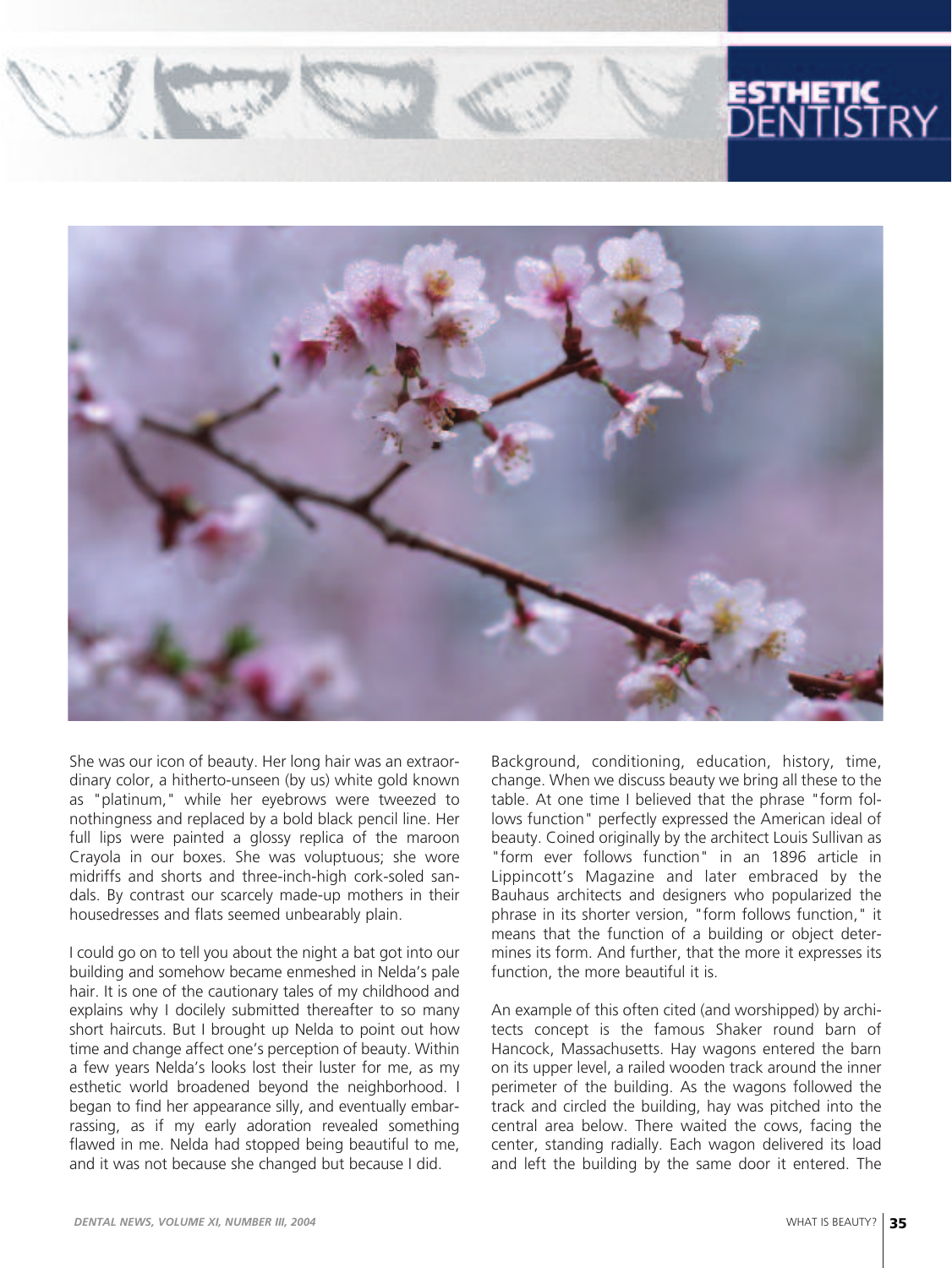

round form of the barn totally followed the function of hay pitching.

"Form follows function." We think of the handles of our own precordless telephones, of well-balanced shears, of knives designed to fit the hands of surgeons and chefs, early sneakers, the first airplanes. Of the first big, square, bulky computers, testaments to their own complexity and unwieldiness. Were these beautiful, or simply possessed of organic reality? And when did it all start to change? Perhaps in Mike Nichols' 1967 film *The Graduate* when someone looked young Dustin Hoffman in the eye, told him he had one thing to say to him, and uttered the word "Plastics."

Perhaps it changed for me when I chose to bring an elegant olive green Olivetti typewriter to college with me, rather than the more reliable and chunky Smith-Corona. The Olivetti looked like a piece of art, the Smith-Corona looked like a typewriter. I needed the Olivetti to advertise that I was cool and artistic. Unfortunately, the Olivetti was also a piece of junk, or at least mine was, and I spent four years borrowing my roommates' less splashy machines.

What is beauty? Industrial designers today certainly think

they know. I turn to their work and I see: "cool" objects. Softened, biomorphic, futuristic, stunning, "cool" objects. Like Apple products — the candy-colored iMacs and iBooks, the recently revitalized iMac that sits like a pod on a stalk, the iPod music player. The curvy, reborn Volkswagon bug; the rounded, grooved, ultra-designed, candy-colored running shoe. The cell phone, designed with many of the visual components of the running shoe. At the time of this writing running shoes are still not able to take photographs. But is Louis Sullivan turning over in his grave as form moves away from function? Or is he laughing because our culture is adoring coolness and *thinking* it is beauty?

"What is beauty?" I ask a stylist friend. "Beauty today is what the fashion industry says it is," she answers. If she is right then beauty today is indeed an ephemeral concept, since the fashion industry is constantly looking for a "new" face and ready to discard the "old" look it celebrated yesterday. But my friend has something to add: "In the last couple of decades," she continues, "beauty has become a lot more unconventional." I call to mind the fair-skinned, rigidly waved Breck shampoo ladies from the fashion magazines of my childhood, and I agree with her. Breck has morphed into Benetton and The Gap, the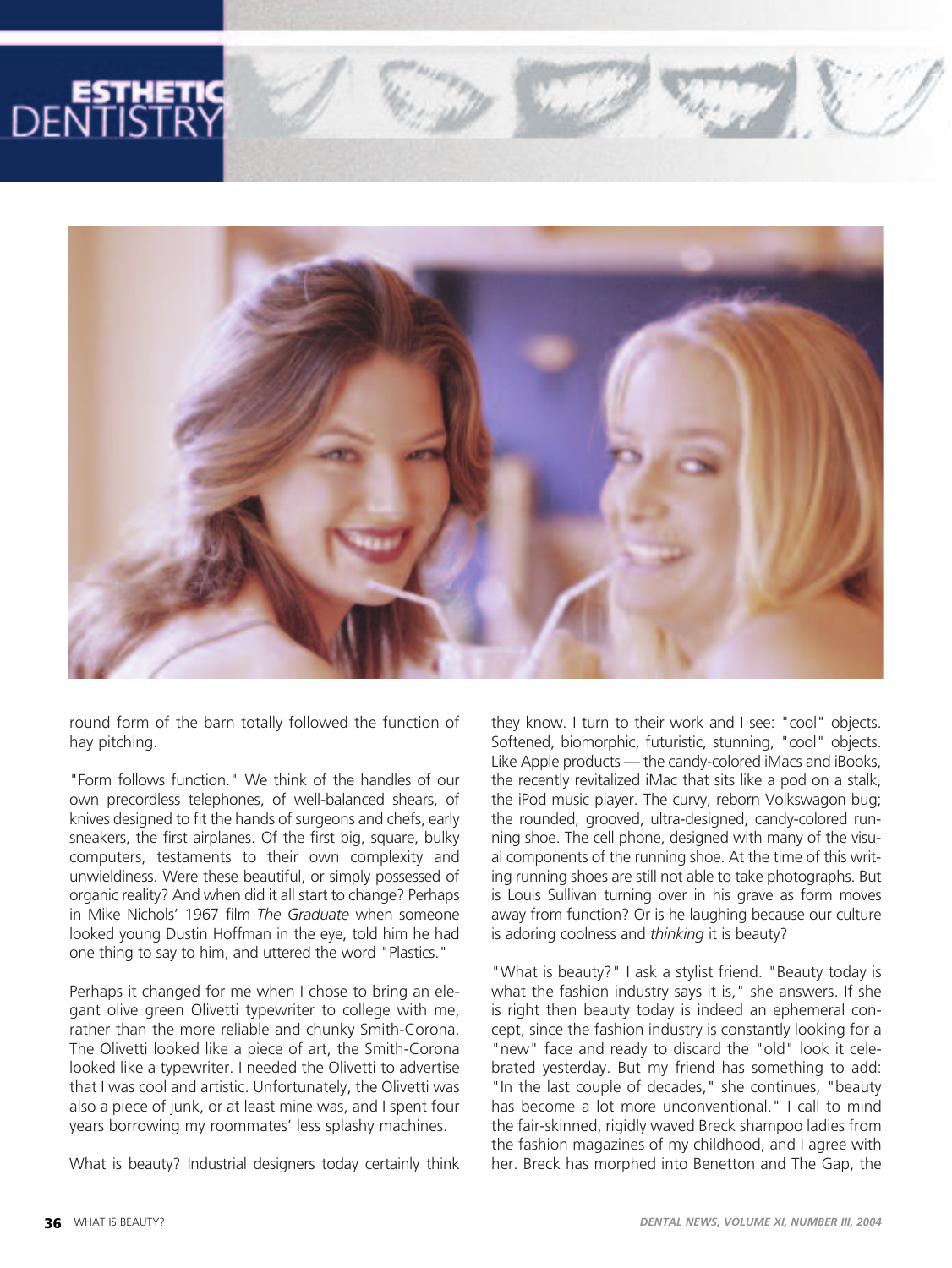



fair-skinned ladies into a many-hued, multiethnic coalition of young people with dazzling smiles. It occurs to me that those Breck ladies rarely smiled and never showed us their teeth.

Our ads also demonstrate that health and fitness (check those sparkling teeth) are an implicit part of beauty now, at least as the fashion world sees it. Indeed, our athletes, who exemplify fitness and once ignored fashion, today market and model their own lines of clothes. This pairing of fitness and beauty has led us to accept the idea of a man being described as beautiful. Men were not called beautiful when I was growing up unless there was something feminine about them. No one would argue today with a sentence like: "Boy, that Michael Jordan is a beautiful man!"

"The Human Face," the BBC series I mentioned earlier, put an interesting spin on the fitness-beauty connection. It reminded us that symmetrical faces have always been perceived as more beautiful than asymmetrical ones and went on to say that British scientists have proven that athletes with the most symmetrical bodies are not only the most beautiful but the most gifted and successful. Yes, symmetry has long been considered a component of

beauty. But it has its good and bad aspects. If we look at our own New York City architecture, we may be struck by the grace and elegance of our symmetrically winged City Hall. But nearby stands the monstrous Municipal Building, also symmetrically winged, a building that would not be out of place in Stalinist Russia.

What is beauty? As an artist, I ask myself this question all the time. I am chronically occupied with the creation of "beautiful" images, with representing, as Webster defines it, "the quality or…qualities in a person or thing that gives pleasure to the senses or pleasurably exalts the mind or spirit." The poet Keats puts it a lovelier way: "A thing of beauty is a joy forever:/Its loveliness increases; it will never/Pass into nothingness…"

Thomas Mann, in his novel Joseph and His Brothers, has something somewhat sterner to say:

I confess that I do not care for talk about beauty. The word and the idea are alike tiresome. For beauty is a conception as pallid as it is lofty — a pedant's dream. There are supposed to be laws of beauty. But a law addresses itself to the understanding and not to the emotions — for these do not brook the understanding's control. Hence